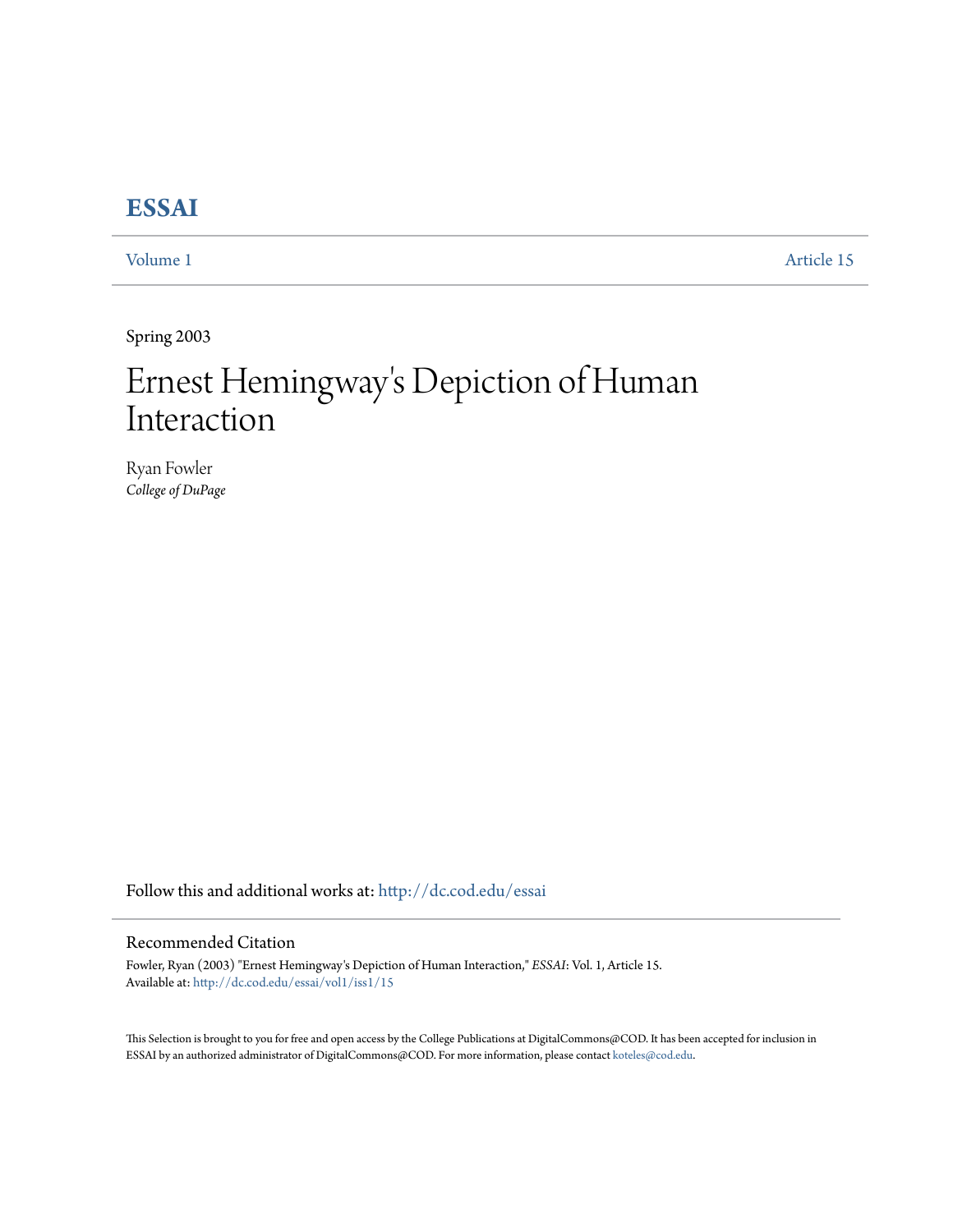Ernest Hemingway's Depiction of Human Interaction

by Ryan Fowler

(English 130)

The Assignment: Write a five-page analysis of any literary element based on your careful reading of Hemingway's "Hills Like White Elephants."

n the surface, Ernest Hemingway's "Hills Like White Elephants" is a story about a man and a woman drinking, having a disconnected and boring conversation, and waiting to be taken to their next destination. But, in order to fully understand what it is Hemingway is attempting to convey The surface, Ernest Hemingway's "Hills Like White Elephants" is a story about a man and a<br>woman drinking, having a disconnected and boring conversation, and waiting to be taken to their<br>next destination. But, in order to f emotionally detached conversation, but Hemingway makes it clear that this is merely a superficial façade aimed at creating a defense for one against the other. Instead, it creates a barrier between the two.

Immediately we feel the tension between the man and the women. It is obvious they are uncomfortable with their current situation and are finding ways to find fault with one another. Their conservation seems disconnected, or at best, superficial. Perhaps, this demonstrates Hemingway's view of the gap between men and women. The two discuss such superficial topics as the hills that resemble white elephants and the paint on the beaded curtain in an attempt to somehow disguise the chasm that exists between each other. For instance, the woman even says, "I want to try this new drink. That's all we do, isn't it – look at things and try new drinks?" "I guess so the," the man replies. "The girl looks across the hills" and suddenly their conversation comes to a halt. The lack of conversational flow and their choice of seemingly meaningless topics suggest to us that they cannot and will not change. Hemingway gives us flat characters that are unable to break away from their very nature and exhibit free will.

In addition, Hemingway is a master of wielding allusions and innuendos to communicate his thoughts. He chooses the name  $\text{Jig} - \text{a}$  word meaning happy dance, but also a reference to the phrase, "the jig is up". How ironic this is, since the woman is pregnant and typically we would think of that as a joyous time in a woman's life. Instead, we get a sense the two feel that their seemingly carefree lives are suddenly being burdened by this unwanted responsibility. Furthermore, by avoiding the actual word abortion all together, Hemingway illustrates perfectly the dirty, shameful feelings that often accompany an abortion. Even in the title, he is making allusions to abortion. A "white elephants" gift is an unwanted gift. In this case, the unwanted gift is the child in her womb.

The way in which Hemingway uses the rhythm of words is also remarkable. By the end of the story the man and the woman especially, look as if they are at their wits end. The woman is agitated at the underlying tension. The man constantly assures the woman, "…it's all perfectly natural." Moments later he exclaims, "I know it's perfectly simple." But these words offer the woman little comfort and they give us a sense that things are not all that simple, but rather they are terribly complex. At the end of the story, the woman claims, "I feel fine." What an understatement this is. The phrase helps us to identify the woman's true emotional state.

The real communication in this story is not coming from the two characters' actual words. It is coming from the allusions that permeate their conversation. The two characters have different feelings and are hiding seemingly opposing agendas, as well. Clearly, the man wishes desperately that the problem would simply go away, while Jig appears unsure and troubled, not knowing what the best solution would be.

The man is attempting to tactfully persuade Jig to have the abortion. He explains, "It's really an awfully simple operation, Jig." Later, he urges, "It's the best thing to do. But I don't want you to do it if you don't really want to." The man is selfish and is only concerned with his own comfort and secure lifestyle. The girl gives the impression that she understands what the man's true intentions are. She knows his motive is to urge her to have the abortion. We can see this by her response to his persistence.